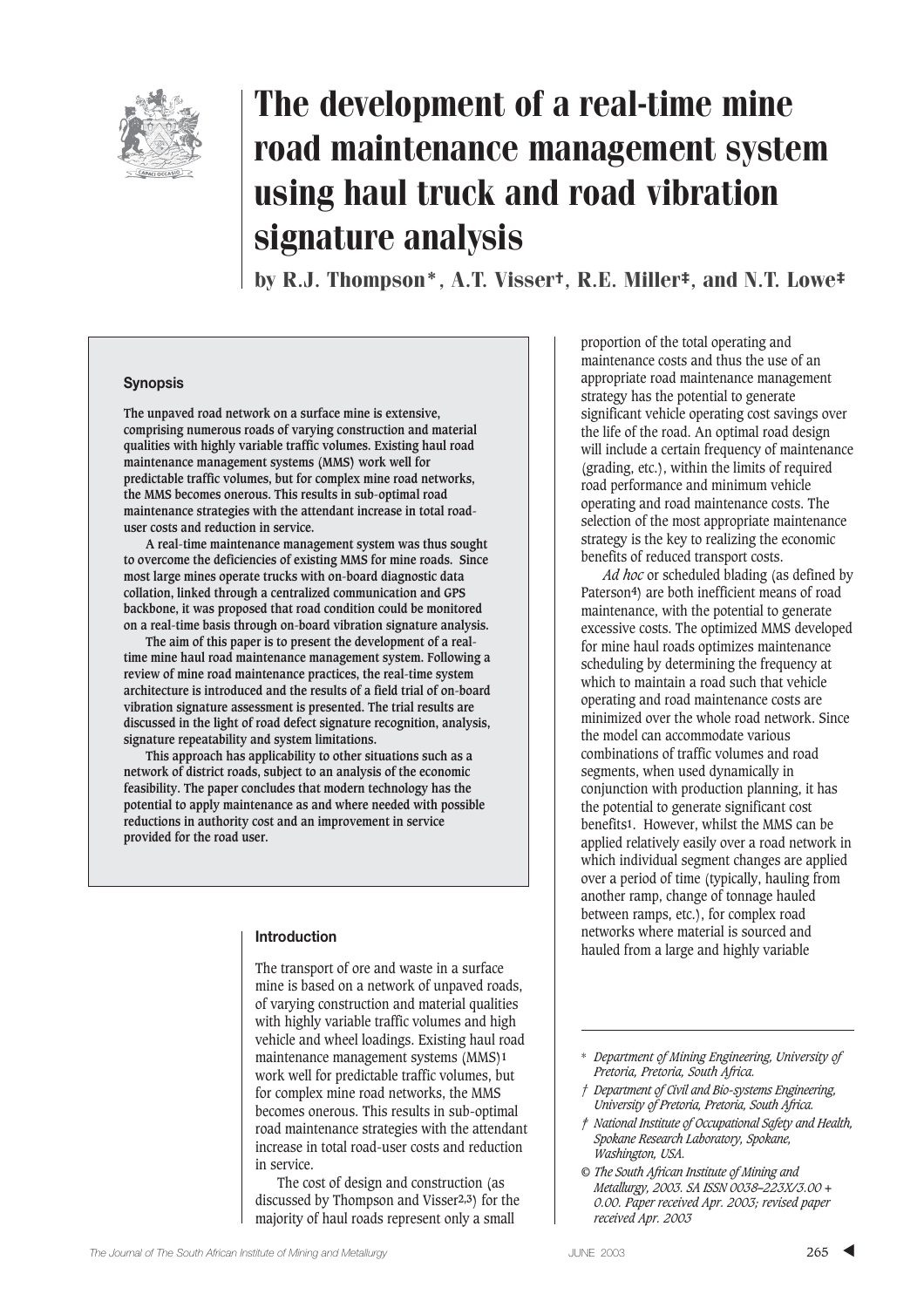number of loading points, the MMS becomes onerous. In addition to repeated re-modelling of a large number of road segments, many of these segments may be used infrequently and as a result, each reiteration of the MMS program for the altered hauling scenario would have to account for the progressive degeneration of functionality on these infrequently trafficked segments. This would be problematic since in a dynamic mining environment—typically those mines in which production is managed by a centralized truck allocation system—there is no guarantee that the traffic volumes modelled in the MMS would be realized before a change was made to the system. This would result in the likely application of sub-optimal road maintenance strategies with the attendant increase in total road-user costs.

A further disadvantage of the system for complex networks is the necessity to communicate and regularly update the management strategy to road maintenance resources (grader, water-car, support equipment, etc.) and the difficulty in accommodating rapid localized road deterioration, due to structural failure, poor wearing course performance, effects of rain, spillage, etc. A real-time maintenance management system (RT-MMS) was considered as a solution to overcoming the deficiencies of existing MMS for mine haul roads; the road condition being monitored by on-board analysis of truck-pavement interaction, integrated with the mine's communication and truck location systems.

## *Aim and scope of paper*

The aim of this paper is to present the development of a realtime road maintenance management system. Various types of road maintenance can be carried out on a haul road and following a short review of mine road maintenance practices, the real-time system architecture is introduced and the results of a field trial of on-board vibration signature assessment is presented. The trial results are discussed in the

light of road defect signature recognition, analysis, signature repeatability and system limitations. The applicability of the approach to a number of other situations such as a network of district roads where regular users or maintenance personnel vehicles would be instrumented with appropriate sensors to collect similar data, is also considered.

## **Real-time mine road maintenance management**

The most cost effective approach to mine road network maintenance management is based on a real-time system which integrates truck- and pavement-interaction data as a basis for making road management-based decisions. Most large surface mines already utilize various original equipment manufacturers' (OEM) systems of real-time truck vital signs monitoring in conjunction with a spread spectrum radio and high precision GPS communications system backbone. The Caterpillar vital information management system (VIMS) monitors over 300 vehicle operational parameters, as switched, analogue, pulse width modulated, frequency or calculated values, depending on machine type**5**. The most tractable approach to providing the required integrated information and management system would be to use existing hardware and software systems on-board the truck together with the computer-based truck location and communication system hardware.

To develop the management system, a multi-sensor analytical procedure is required in which specific truck vital signs are monitored, filtered, road defect signatures extracted and recognized and trigger levels set to indicate typical pavement defects which impact truck performance. These would form the basis of the key performance indicators used to evaluate and benchmark performance and could encompass, but need not be limited to road rolling resistance/riding quality, strut pressure, tyre type and



**Figure 1—Schematic of typical 190 t capacity (317 t GVM) mine haul truck used for field trials of road defect vibration signature analysis, showing typical axle loads, dimensions and triaxial accelerometer location**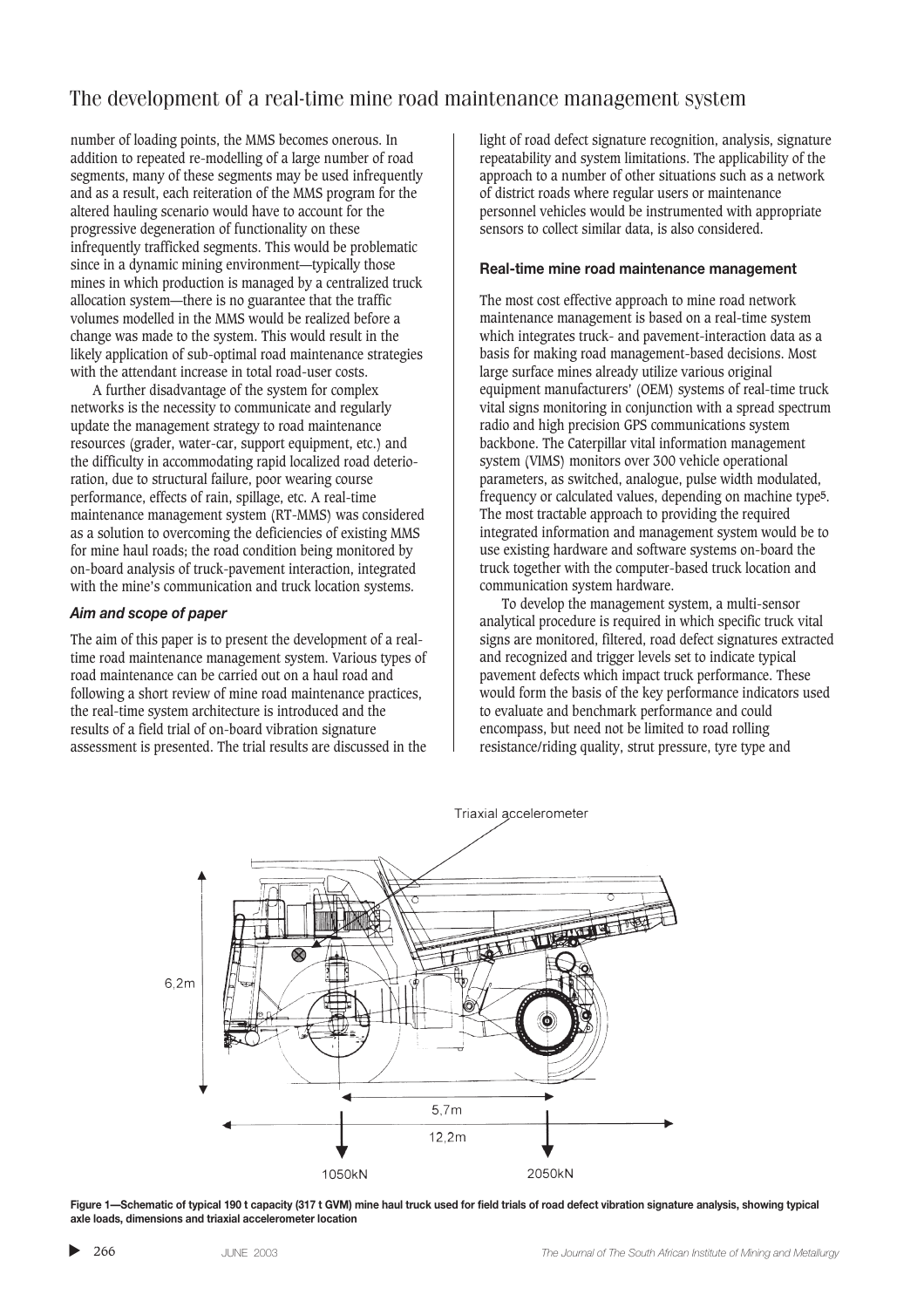pressure and vehicle speed effects on vertical acceleration. Selected VIMS data also forms the basis of a qualitative road analysis control system (RACS) in which strut pressure, speed and mode of operation data are extracted to determine vehicle racking (twisting or pothole effect), pitching (bounce or ditch/hump effect) and load bias (road crown effects)**6**. However, whilst the system provides a qualitative assessment of application severity, it does not have the ability to recognize specific road defects**7**.

Using a typical mine-wide communication and truck GPS location system as a starting point, the proposed system is illustrated in Figure 2, showing how the existing communication, location and truck monitoring systems are integrated and the information from the system applied in making road maintenance decisions.

Once road defect locations are received by the central communications hub on the mine and the appropriate weights applied (for traffic volumes, defect type and severity, etc.) a transaction is then initiated to automatically inform the grader operator of the defect locations and type. Road rolling resistance can also be monitored on a similar basis, thus areas of high rolling resistance (which may not be associated with a particular road defect, but rather a high density of defects on a given section of road) can also be recognized and repaired on a real-time basis. Other associated benefits derived from this approach are:

- Event map histories which show consistently poor sections of road requiring betterment or rehabilitation
- ➤ More effective utilization of existing road maintenance assets: rapid response to identified road defects
- ➤ Reduced capital expenditure on road maintenance assets: expanding road network can be effectively maintained with less equipment
- ➤ Immediate recognition of haul road conditions—visual inspection for each change of hauler route unnecessary.
- ➤ The increased utilization of the existing computerbased mine and transport management system to provide streamlined and integrated data management and information.

## *Field trial on on-board diagnostic data collation system*

To evaluate the feasibility of using on-board truck diagnostic data in conjunction with GPS-based truck location to detect typical road defect vibration signatures, a field trial was undertaken using an instrumented vehicle running on a prepared haul road containing a number of typical road functional defects. The test vehicle was a 190 t capacity (317 t GVM) mine haul truck as illustrated in Figure 1. The truck suspension system was four variable rebound nitrogenover-oil dampers mounted above each wheel, linked at the rear by a swing axle. Tyres were 37.00-R57 at 650 kPa inflation pressure.

The prepared haul road consisted of 81 typical mine road defects over an area of 24 000m2, including potholes, fixed stones, washboards, humps and ditches of various 'degrees' of defect (following functionality assessment methodology for mine roads**2**). Figure 3 illustrates the type and location of the various defects, surveyed for the field trial by use of GPS.

The mine truck was instrumented with a triaxial accelerometer mounted in the drivers cab, on the truck frame above the suspension, as illustrated in Figure 1. The accelerometer was a Dallas Instruments, SAVER piezoelectric acceleration recorder which was set up to trigger the GPS when an acceleration trigger occurred with a frequency of



**Figure 2—Real-time mine road maintenance system development and integration with existing communication, location and truck monitoring**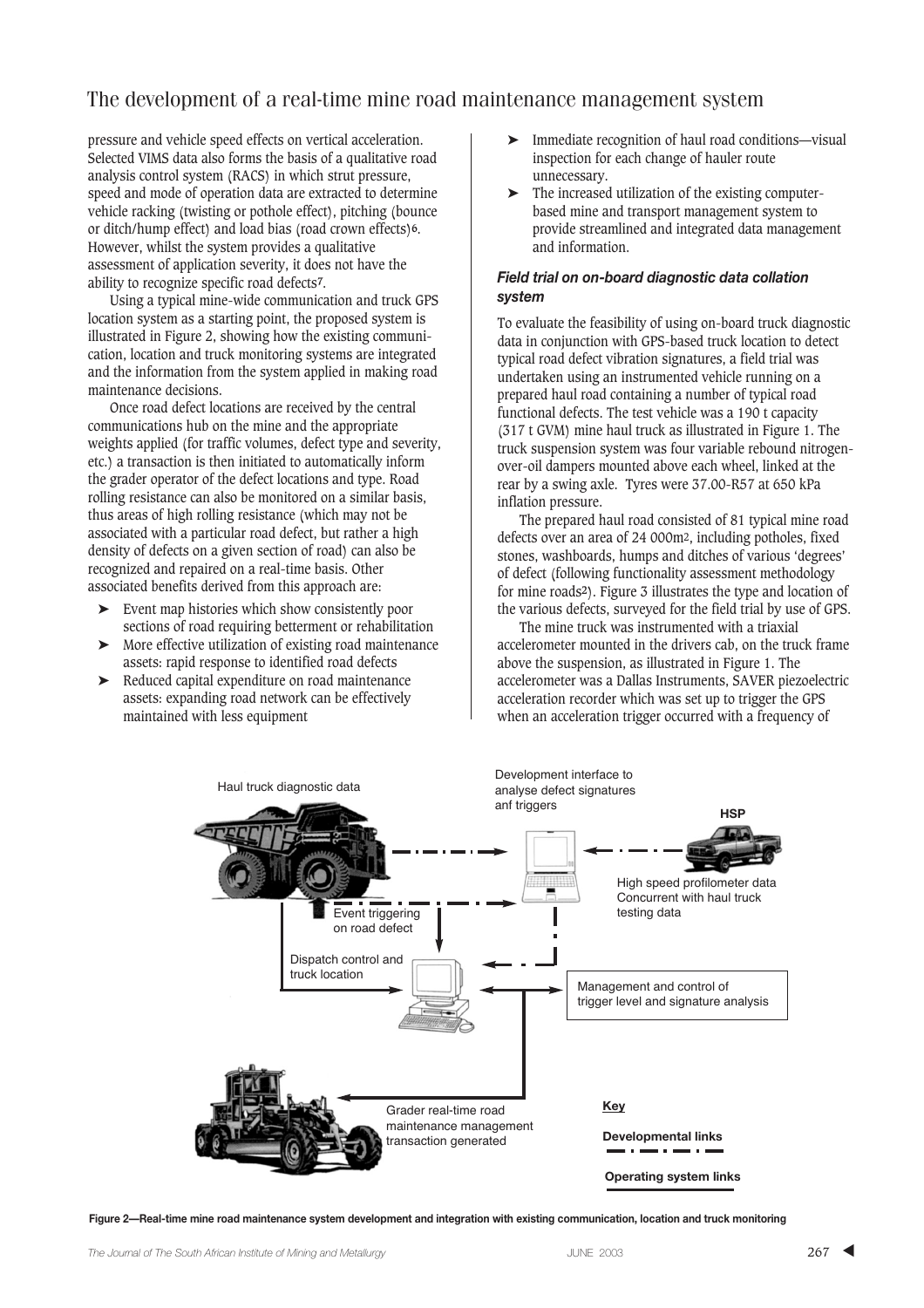

**Figure 3—Field trial road defect type and location**

less than 200 Hz and a magnitude of more than 0,6 G's positive or negative and the waveform recording window set at 4 seconds. A Trimble GPS location beacon was coupled with the accelerometer recording unit to continuously monitor truck location on the course, to enable event triggers to be located time- and position-wise. Figure 4 shows the haul truck track through the course and the road defect and trigger event locations recorded for a laden high speed run.

A total of 189 triggers were recorded for sixteen truck repetitions over the course. Using the selected accelerometer trigger sensitivity of ±0.6G, 88% of the defects were detected during fast unladen runs, the number reducing with reduced truck speed and under laden conditions. Figure 5 illustrates the speed and load-based event magnitudes, compiled by dividing the test track into a number of segments and determining the power spectral density associated with triggers recorded for these segments at various load and speed conditions. Some evidence of vehicle speed and load effects on event magnitudes, mostly during higher speed (>33 kph) test runs (LF and ULF in Figure 5) was evident. For the medium (16–32 kph) and slow (8–15 kph) runs, event magnitude was not significantly different for load condition, only being speed related.

For all the runs combined, 7% other extraneous triggers were recorded. By combining on-board truck diagnostic information with this data, it is possible to determine the source of these additional defect-unrelated triggers. In the majority of cases, these were ascribed to harsh braking, gear change (torque converter lock-up to first gear) or centrifugal effects during sharp high speed manoeuvres.

#### *Road defect vibration signatures*

A preliminary assessment of the road defect vibration signatures was undertaken, initially using vertical acceleration uniaxial waveforms only. From these waveforms, in conjunction with truck on-board and location data, it was possible to differentiate between most road defect signatures qualitatively. Truck speed and laden condition generated significant variations in the waveforms recorded, especially with regard to magnitude of the accelerations. Superimposed on Figure 3, Figure 4 shows the location of the specific defect triggers and typical vibration signatures recorded for a number of triggered defects during a high-speed laden run.

The repeatability of the vibration signatures was associated with truck speed; at lower speeds less variation was evident. This is ascribed to the tendency of a mine truck to run in a well-defined wheel path during each run. At higher vehicle speed, more vehicle wander occurred across the pavement and some defects triggered only on the front or rear wheel, resulting in slightly different signatures. In the development of a RT-MMS based on truck-pavement vibration signatures, a critical requirement would be the ability to analyse, recognize and interpret various forms of the same defect signature, depending on how the truck both encountered and responded to the particular defect.

▲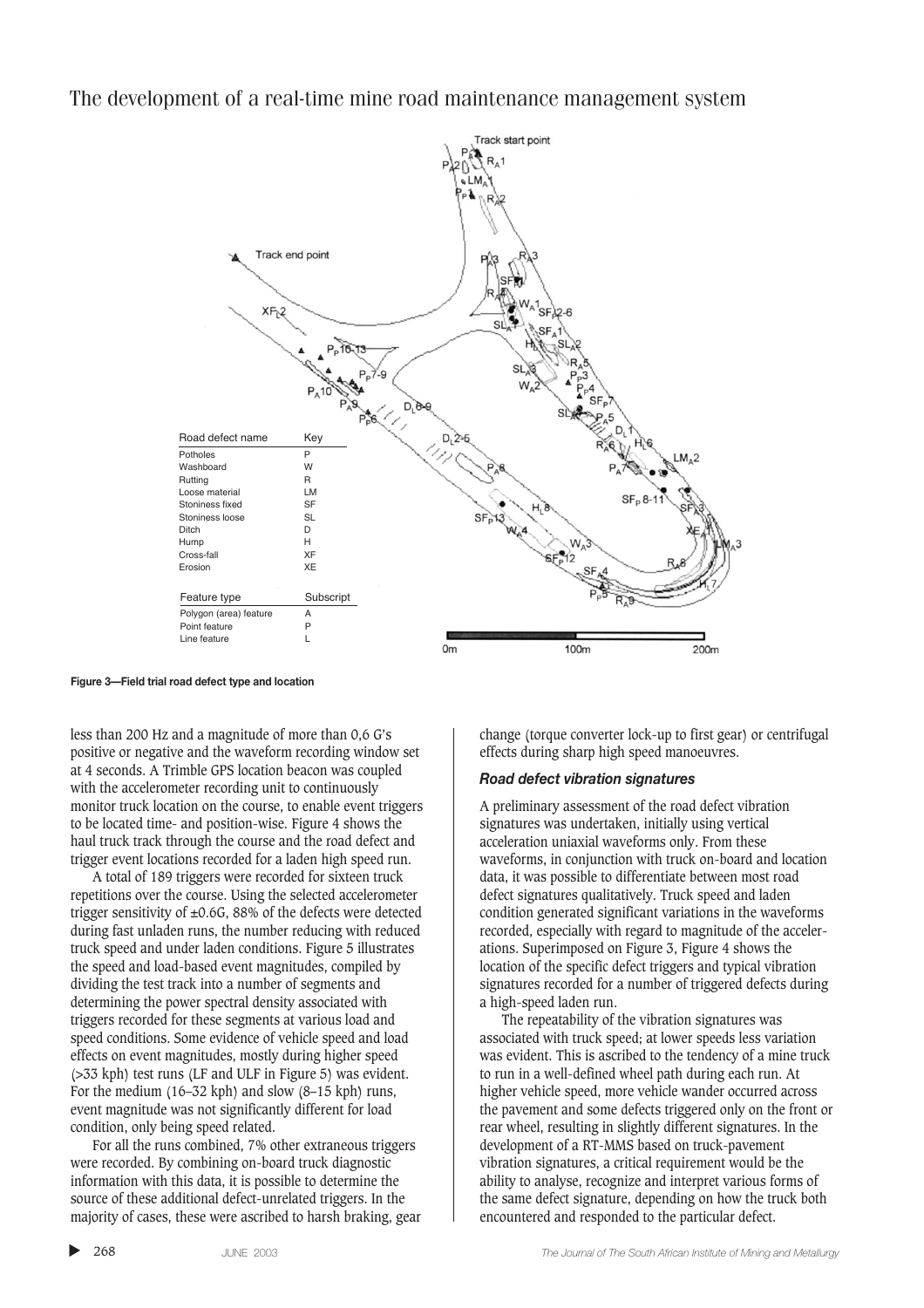

**Figure 4—Truck position over field trial course showing location of defect triggers and typical vibration signatures for selected defects**



Field test segment number

**Figure 5—Summary of truck speed and loading effects on combined road segment event magnitudes**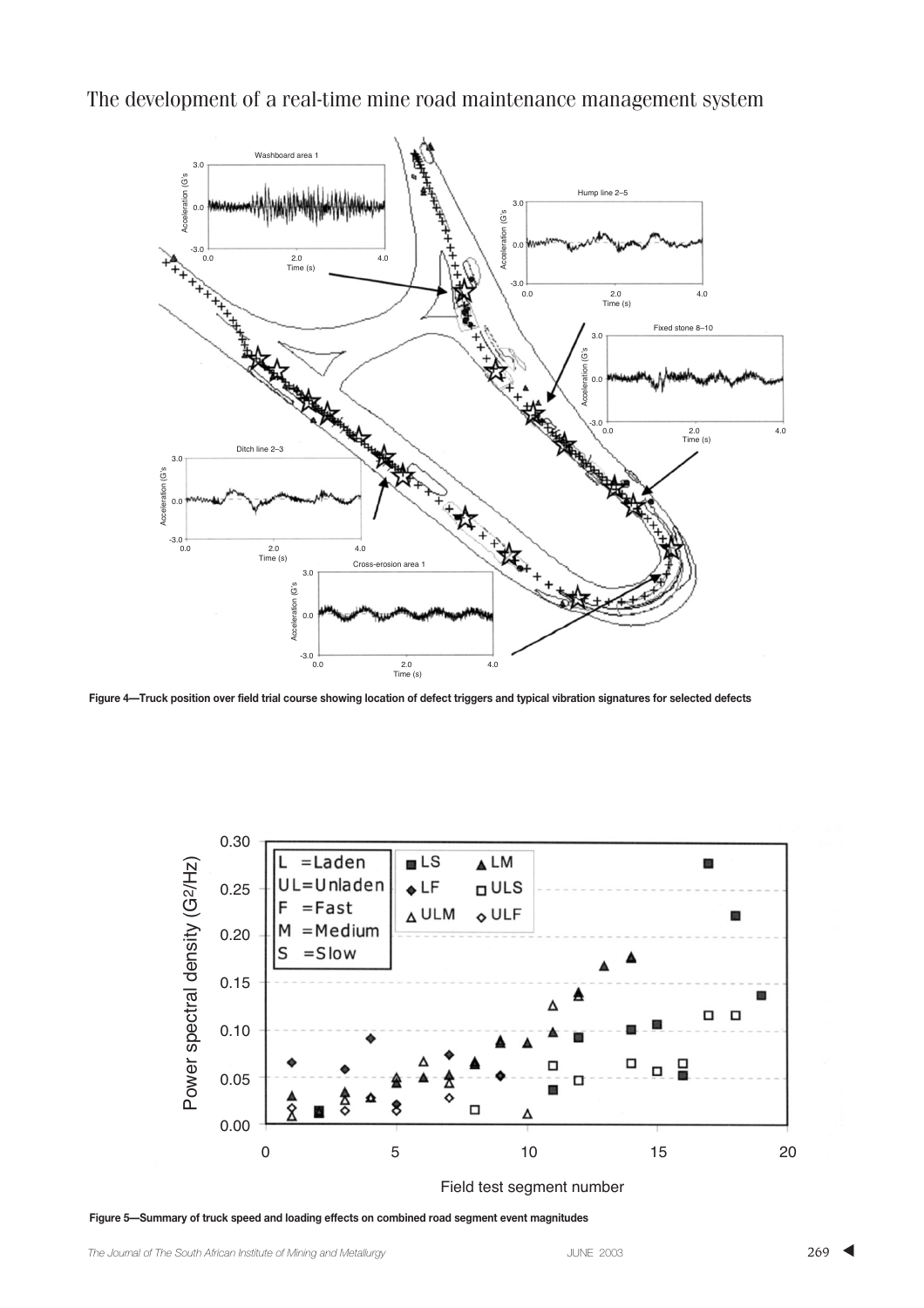Depending on the rate of wearing course material deterioration and the quality of road maintenance applied, the threshold trigger level could be progressively reduced to detect less significant features, as riding quality improves.

## *Analysis of signatures and system development issues*

Whilst the qualitative vibration signature analysis enabled system architecture to be confirmed, for the further development of the system, a more rigorous analytical methodology is required which can accommodate a number of system variables previously ignored during the field trial, and integrate multi-sensor information to eventually isolate and recognize a road defect vibration signature from combined data sources.

Figure 6 illustrates the analytical model, which integrates on-board data acquisition from OEM vehicle vital signs and tyre monitoring systems and the accelerometer array. Feature extraction for individual sensors can then be integrated with a neural-based signature recognition algorithm using normalized data for speed, load and suspension characteristics. This will generate information regarding specific defect and defect severity. Feature extraction and signal recognition must also be able to accommodate data variations arising from uneven load distribution, tyre failure or low inflation pressures, suspension defects, etc. In its simplest form, the algorithm would only validate triggers when the truck was operating within a predefined envelope of parameters. For mine haul road applications this approach is possible since 10–20 truck repetitions per hour could be expected on the same road segment.

### *Application of real-time monitoring to public road networks*

A RT-MMS for mine haul roads is relatively easy to apply, by virtue of the on-board and data communications backbone that already exists on the mine and trucks. In addition, traffic is limited to a relatively short network of road segments within the mine property and traffic volumes are determined as part of the truck allocation system. The fact that these systems are used in large mining operations are indicative of the economics of heavy hauling operations. The approach could also be adopted for a number of other situations such as a network of district roads where regular users, such as a daily delivery service, public transport or road maintenance vehicles would be instrumented with appropriate sensors and information related to position detected by a GPS relayed to a central maintenance dispatch system. In these cases, the economics are different; the agency maintaining the road are not effected by user operating costs. An analysis of the economics of each proposed application would be required to determine if investing in instrumented low volume road vehicles would result in a positive return on the investment.

The real-time approach would require the development of on-board data acquisition systems for these vehicles and their calibration to road conditions. In contrast to unpaved mine roads, public roads will exhibit much reduced deterioration rates over a much wider network of roads and thus the on-board systems can either be real-time or near real-time, the latter using on-board data storage and daily downloads. In addition, records need to be kept of the roads evaluated so that supervisory staff can schedule field visits to those roads



**Figure 6. Analytical model, integrating on-board data acquisition and accelerometer array data with a neural-based signature recognition algorithm to recognize specific road defects**